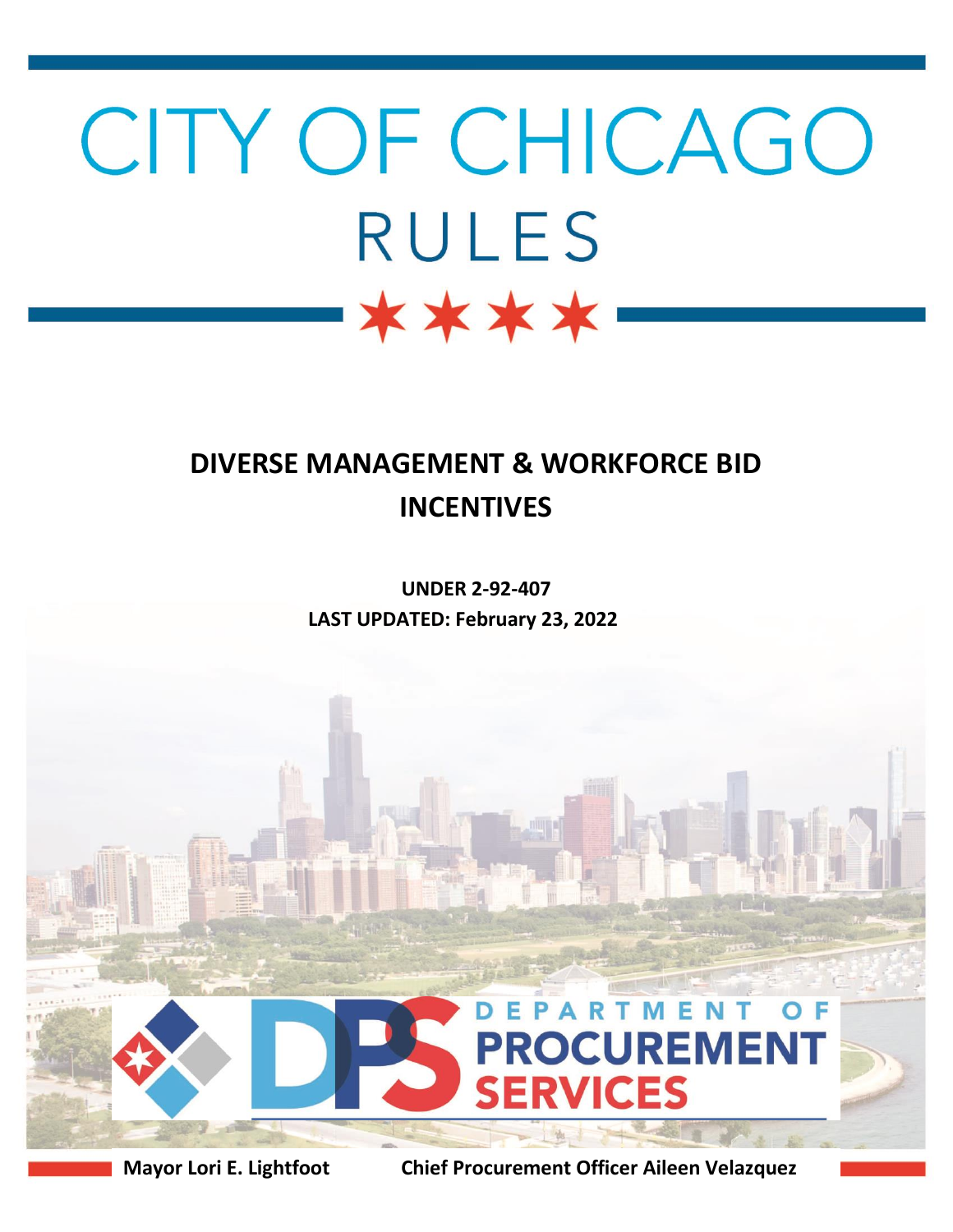BY AUTHORITY VESTED IN THE CHIEF PROCUREMENT OFFICER FOR THE DEPARTMENT OF PROCUREMENT SERVICES PURSUANT TO 2-92-407, THE FOLLOWING RULES REGARDING THE DIVERSE MANAGEMENT  $\&$  WORKFORCE BID INCENTIVES ARE ADOPTED HEREIN.

By Order of the Commissioner:

Signed: **Chief** ocureme

Effective: Kebruary 23, 2022

Date: 2/23/2022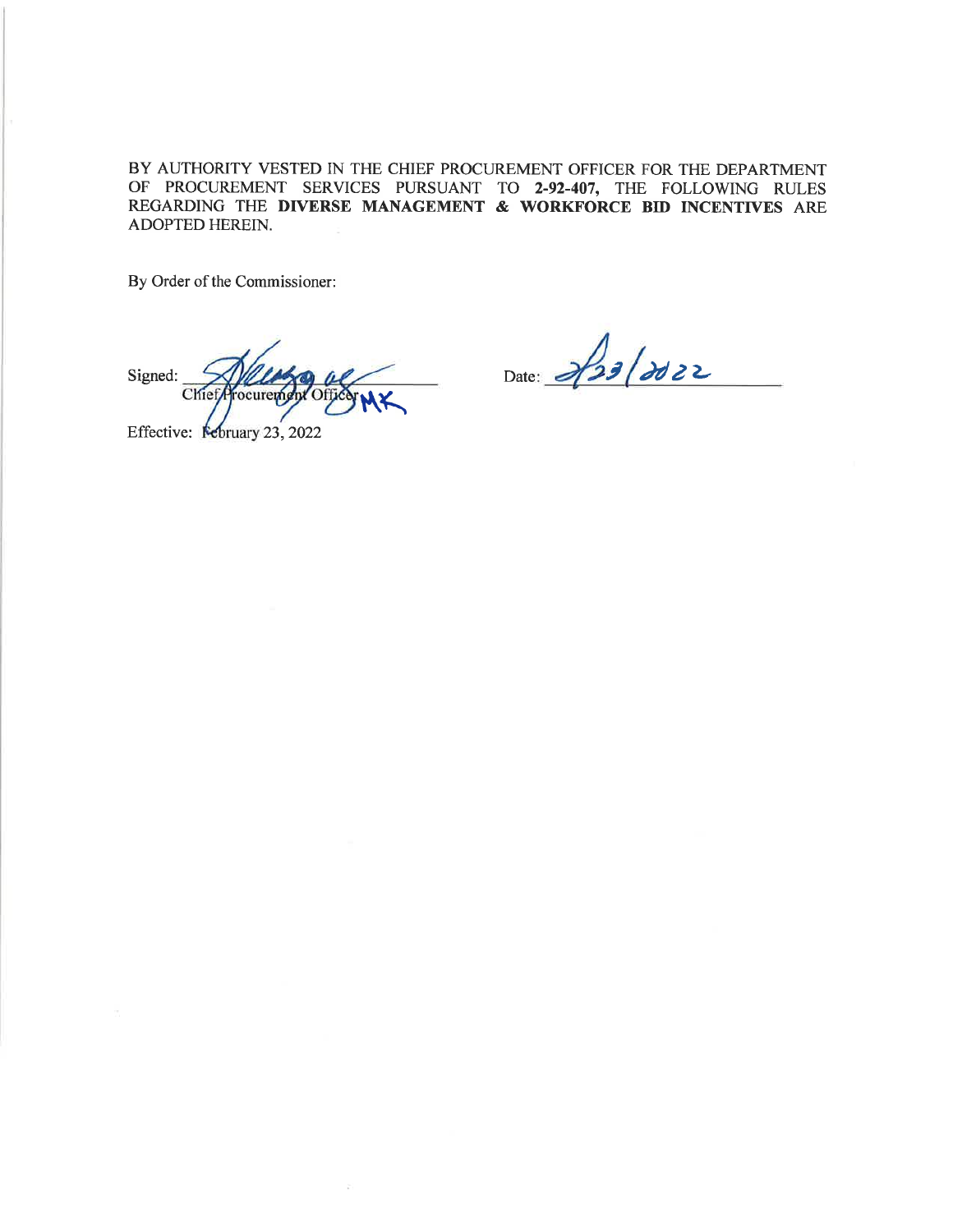

### 1. GENERAL PROVISIONS

The Diverse Management and Workforce Incentives are designed to strengthen and enhance employment opportunities for diverse individuals and to promote employment equality by offering bid incentives for businesses with diverse management and workforce. These regulations are issued pursuant to Section 2- 92-407 of the Municipal Code of Chicago. Section 2-92-407(g) authorizes the Chief Procurement Officer to adopt rules for the proper administration and enforcement of the incentives. These regulations describe how and when the bid incentives would apply, including the right of the Chief Procurement Officer to decline to apply the bid incentive.

#### 2. DEFINITIONS

Unless otherwise specified, whenever used in these regulations, the following terms have the following meanings:

"Bid incentive" means an amount deducted, for bid evaluation purposes only, from the contract base bid in order to calculate the bid price to be used to evaluate the bid on a competitively bid contract.

"Business Owner" means an individual having all of the customary incidents of ownership, including the right of disposition, and sharing in all of the risks, responsibilities and profits commensurate with the degree of ownership.

"Contract" means any contract, purchase order or agreement awarded by the city and whose cost is to be paid from funds belonging to or administered by the city; provided that the term "contract does not include: (i) a delegate agency contract; (ii) a lease of real property: or (iii) a collective bargaining agreement.

"Contract base bid" means the total dollar amount a contractor bids on a contract without factoring any bid incentive or percentage reductions to the bid amount.

"Diverse" means any of the following racial or ethnic groups:

- A. African-Americans or Blacks (persons having origins in any of the Black Racial groups of Africa):
- B. Hispanics (persons of Spanish culture with origins in Mexico, South or Central America or the Caribbean Islands, regardless of race):
- C. Asian-Americans (persons having origins in any of the original peoples of East Asia, Southeast Asia, the Indian subcontinent, or the Pacific Islands); and
- D. Other groups, or other individuals, found by the Affirmative Action Advisory Board ("AAAB") (see MCC 2-92-510 and 2-92-520) to be socially and economically disadvantaged and to have suffered actual racial, ethnic or gender discrimination and decreased opportunities to compete in Chicago area markets or to do business with the city. (Note: As of February

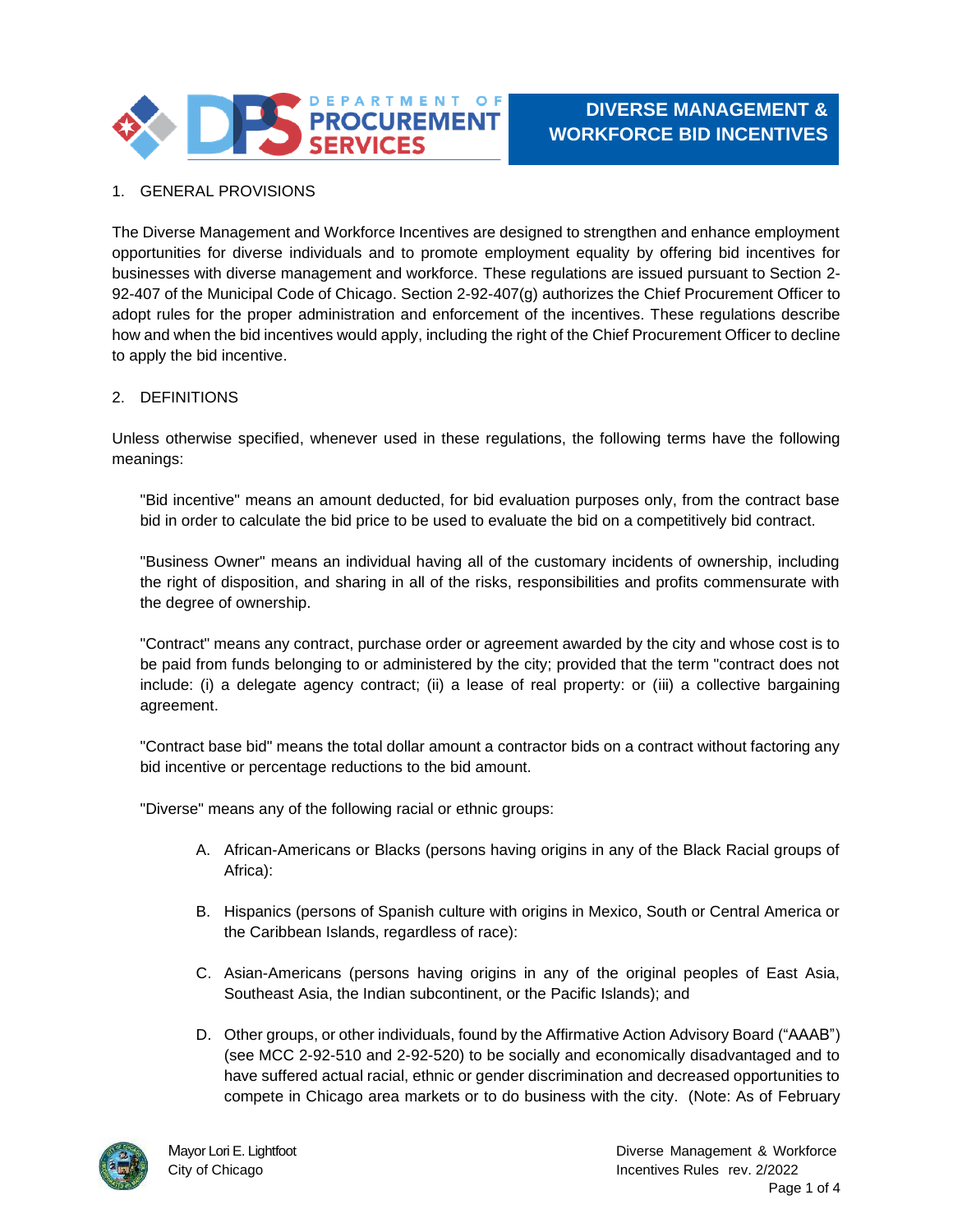2022, no other groups have been found by the AAAB to be socially and economically disadvantaged.)

"Management" means (A) business owners, including all shareholders and partners; (B) directors and officers or managers as contemplated under 805 ILCS 5/Art. 8, 805 ILCS 180 or 805 ILCS 185, or similar business organization statute applicable to the business, or (C) key employees performing executive level functions including making significant discretionary, policy or operational decisions affecting the company. To determine whether an employee is in a Management role, an analysis of the employee's actual job duties (rather than merely stated job duties) will be conducted. "Management" does not mean registered agents who are not also employees. It does not mean independent contractors who would have a fiduciary duty to the business such as accountants and tax advisors, attorneys, or any other non-employees except those set out in (B) or (C) above.

"Prime Contractor" means the primary contractor on a contract. A "Prime Contractor" does not include any subcontractors, except that for the purposes of determining a joint venture Prime Contractor's Workforce, the Workforce of joint venture members may be considered under certain circumstances, as described below in Section 3.2, "Calculation of Diversity Percentage."

"Workforce" means all who are employed by a prime contractor in a permanent, full-time employment capacity. It does not include independent contractors.

#### 3. PROCEDURES

3.1. Bid Incentive for Businesses with Diverse Management and Workforce ("Bid Incentives")

Unless otherwise prohibited by federal, state, or local law, for any contract advertised, or if not advertised awarded, after the effective date of Section 2-92-407 of the Municipal Code of Chicago, the Chief Procurement Officer shall allocate a bid incentive for diverse management ("Management Incentive"), and a bid incentive for diverse workforce ("Workforce Incentive") as follows:

| Total % of Contractor Management<br><b>That Is Diverse</b>       | <b>Bid</b><br><b>Management</b><br><b>Incentive</b> |
|------------------------------------------------------------------|-----------------------------------------------------|
| 10% to 20%                                                       | 0.5% of the contract base<br>bid                    |
| Greater than 20% up to 40%                                       | 2% of the contract base bid                         |
| Greater than 40%                                                 | 4% of the contract base bid                         |
| <b>Total % of Contractor Workforce That</b><br><b>Is Diverse</b> | <b>Workforce Bid Incentive</b>                      |
| 10% to 20%                                                       | 2% of the contract base bid                         |
| Greater than 20% up to 40%                                       | 4% of the contract base bid                         |
| Greater than 40%                                                 | 6% of the contract base bid                         |

A Prime Contractor may qualify for and apply both the Management Incentive and Workforce Incentive on the same bid.

The Bid Incentives are limited in scope and therefore will not apply to every contract between the City of Chicago and an eligible business. The Bid Incentive does not apply if:

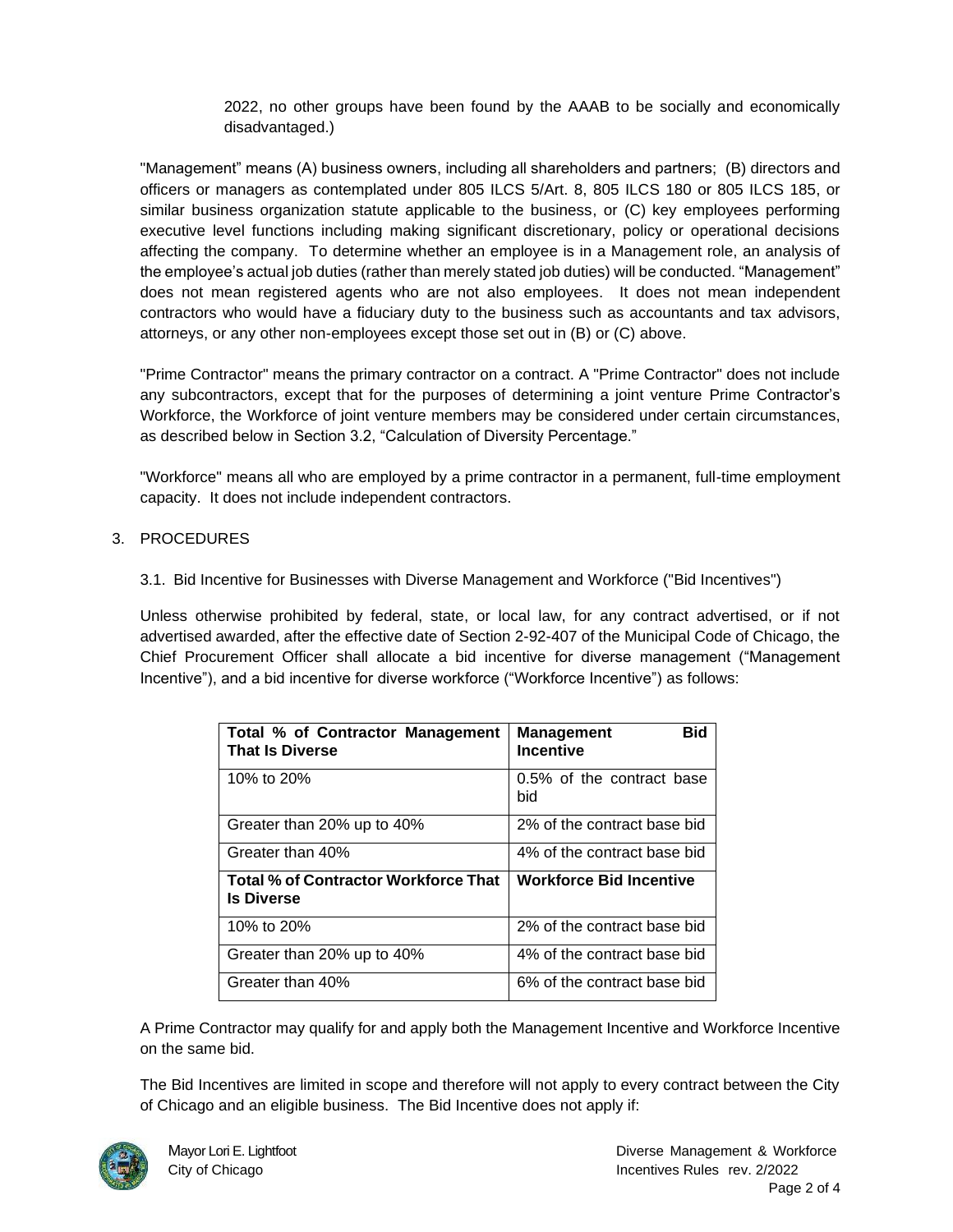- the contract by its nature is not adapted to award by competitive bidding as set forth in 65 ILCS 5/8-10-4;
- the estimated value of the contract is less than \$100,000;
- prohibited by federal, state, or local law;
- an emergency exists;
- the contract is for cooperative purchasing or cooperative construction;
- the Chief Procurement Officer determines that application of the incentive is not in the best interest of the City.
- 3.2. Calculation of Diversity Percentage

For both Bid Incentives, the calculation of the percentage of diverse individuals is based on the number of diverse individuals who are considered Management or Workforce vs the number of individuals who comprise Management or Workforce as a whole, as applicable.

However, if the legal entity that executes the bid package is a joint venture, the calculation of workforce diversity will be based on a weighted average of the percentage of diverse individuals for each venture partner weighted by the percent participation of each venture partner in the joint venture.

Example calculation of workforce diversity for joint venture:

*Company A, 50% diverse workforce, 75% interest in the joint venture. Company B, 20% diverse workforce, 25% interest in the joint venture. Percent diverse workforce for bid incentive: 42.5% ((50\*0.75) + (20\*0.25))*

3.3. Purpose and Effect of Bid Incentives

The purpose of the Bid Incentive is to identify the low bidder; it does not apply to or otherwise pertain to the contract price. In procurements where price is the only factor, the Bid Incentive(s) shall be applied by deducting the appropriate percentage or percentages from the bid price of the bidder meeting the eligibility criteria.

- 3.4. Application Procedures
	- A. Affidavit. At the time of bid, bidders seeking to take advantage of the Bid Incentive(s) must submit the relevant affidavit(s), including any supplemental information required by such affidavit(s), included in bid packages for the procurement of applicable contracts. Failure to submit the affidavit(s), including all supplemental information required by such affidavit(s), with the bid will render the bidder ineligible for the Bid Incentive(s).
	- B. Additional Documentation. The Chief Procurement Officer may require, at the time of bidding, prior to contract award, or during the term of the contract, such additional documentation, information, and/or site visit interviews as the Chief Procurement Officer deems necessary to verify that a bidder qualifies, or continues to qualify, for the Bid Incentive(s). Failure to provide information or comply with requests for additional information in a timely manner may result in a determination of ineligibility for the relevant incentive(s) or imposition of penalties as set forth in 3.6, below.

[*Rest of page intentionally left blank.*]